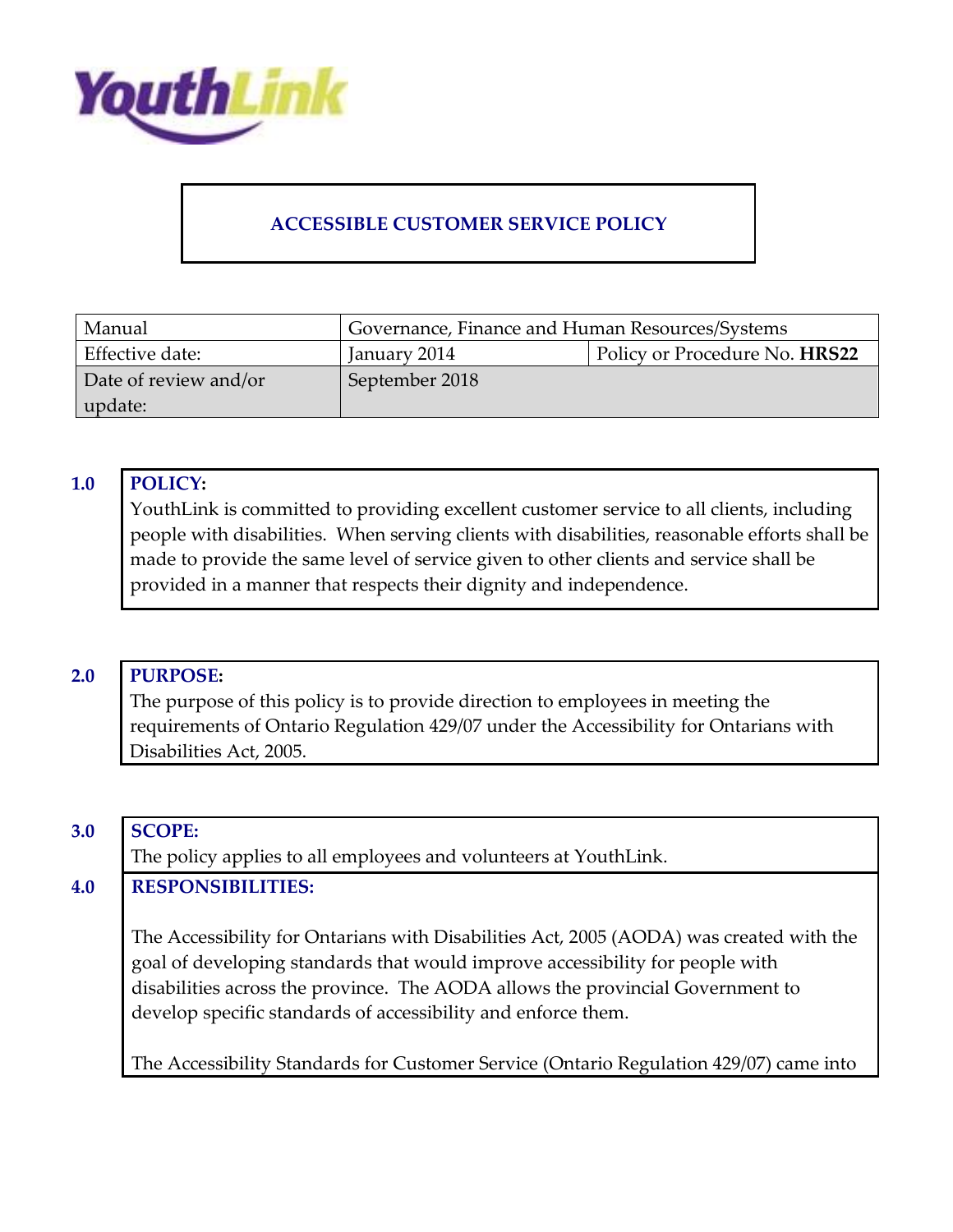effect on January 1, 2008. The customer service regulation is the first standard developed under the AODA. Under this standard, YouthLink must establish policies, practices, and procedures that guide the offering of goods and services to people with disabilities.

# **Objectives**

- a. This policy is meant to meet one of the requirements of Ontario Regulation 429/07 under the AODA. It applies to the offering of services.
- b. This policy aims to make sure that people with disabilities are given the same chance to get, use and benefit from YouthLink's services. Reasonable efforts will be made to make sure that services offered by YouthLink are delivered in a way that:
	- Respects the dignity and independence of people with disabilities
	- Is offered in the same way as to other customers, unless a different way of offering the service is necessary, either on a temporary or permanent basis
	- Gives everyone the same chance to get, use and benefit from the services
	- Communicates with a person with a disability in a way that takes the person's disability into account

# **Training for Employees**

- 1.1 YouthLink shall provide training to all staff, and volunteers who deal with the public or other third parties on its behalf.
- 1.2 This training shall be provided within one month of the date of hire after personnel commence their duties. The following people/positions shall take lead responsibility with respect to this:
	- The hiring manager shall ensure that all newly hired staff members undergo training as part of their orientation.
	- Managers shall ensure all placement students undergo training as part of their orientation to their placement.
	- Managers of volunteers shall ensure all volunteers undergo training as part of their orientation to their position.

1.3 Training shall include the following:

- The purposes of the Accessibility for Ontarians with Disabilities Act, 2005 and the requirements of the Customer Service Standard
- How to interact and communicate with people with various types of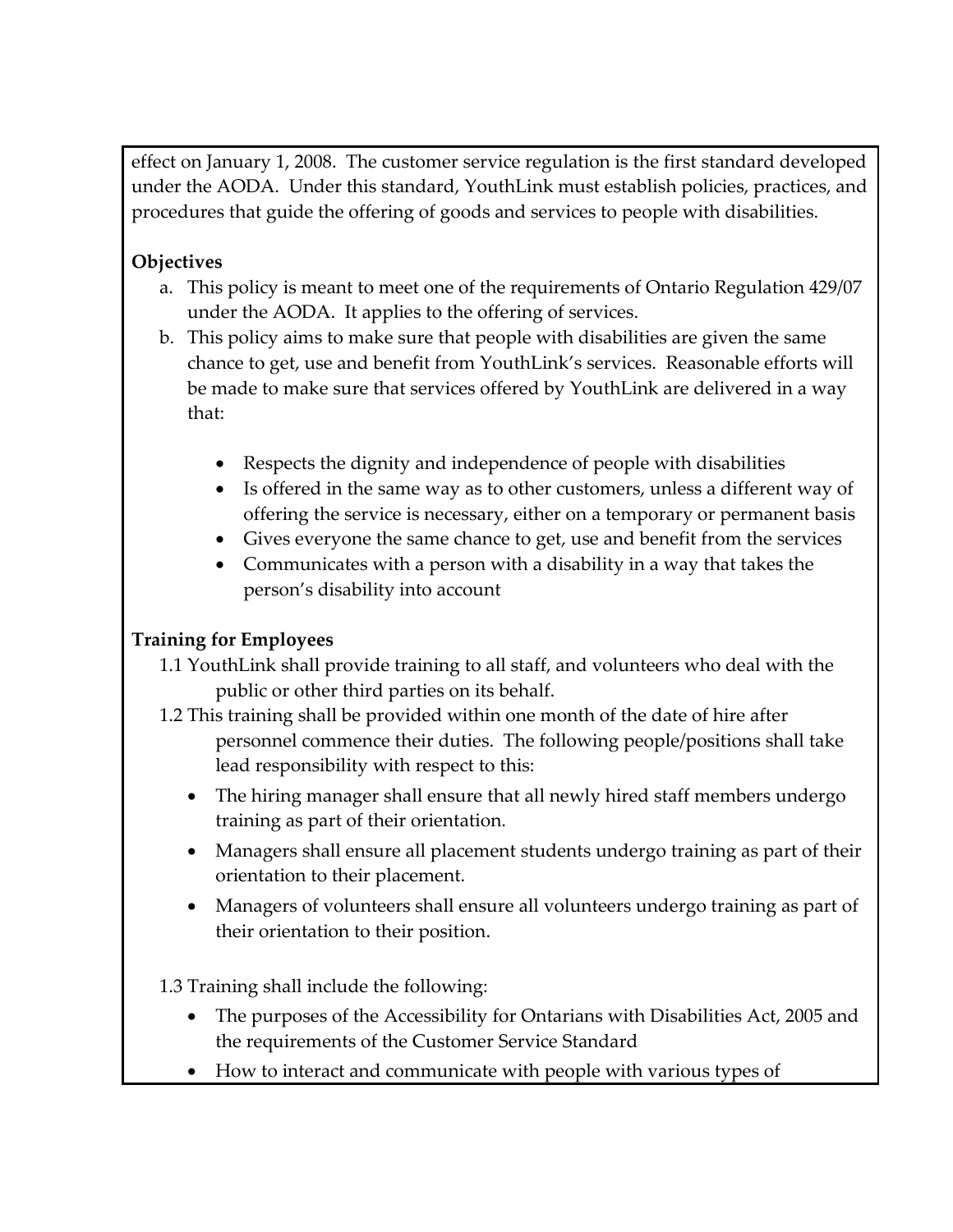disabilities

- How to interact with people with disabilities who use an assistive device or require the assistance of a service animal or a support person
- How to use the TTY (if applicable for their role)
- What to do if a person with a disability is having difficulty in accessing YouthLink's programs and services
- YouthLink's policy on accessible customer service

This training shall be accessed electronically at the following web site:

Serve-Ability: Transforming Ontario's Customer Service <http://www.mcss.gov.on.ca/mcss/serve-ability/splash.html>

1.4 Staff, students and volunteers shall report completion of this training to the appropriate person, as indicated in section 8.2, within one month of their date of hire/placement.

# **5.0 GUIDELINES:**

**Use of Assistive Devices (**communication aids, wheelchairs, speech generative devices, cognition aids, other medical aids)

Staff teams are responsible for identifying the types of assistive devices their clients and participants may use while accessing YouthLink programs or services, and developing a familiarity with these devices.

#### **Telephone Services**

Accessible telephone service is provided to service users within the scope of YouthLink's resources.

When communicating with clients and participants, personnel shall speak clearly and at a pace the person can understand.

If telephone communication is not suitable to a person's communication needs or is not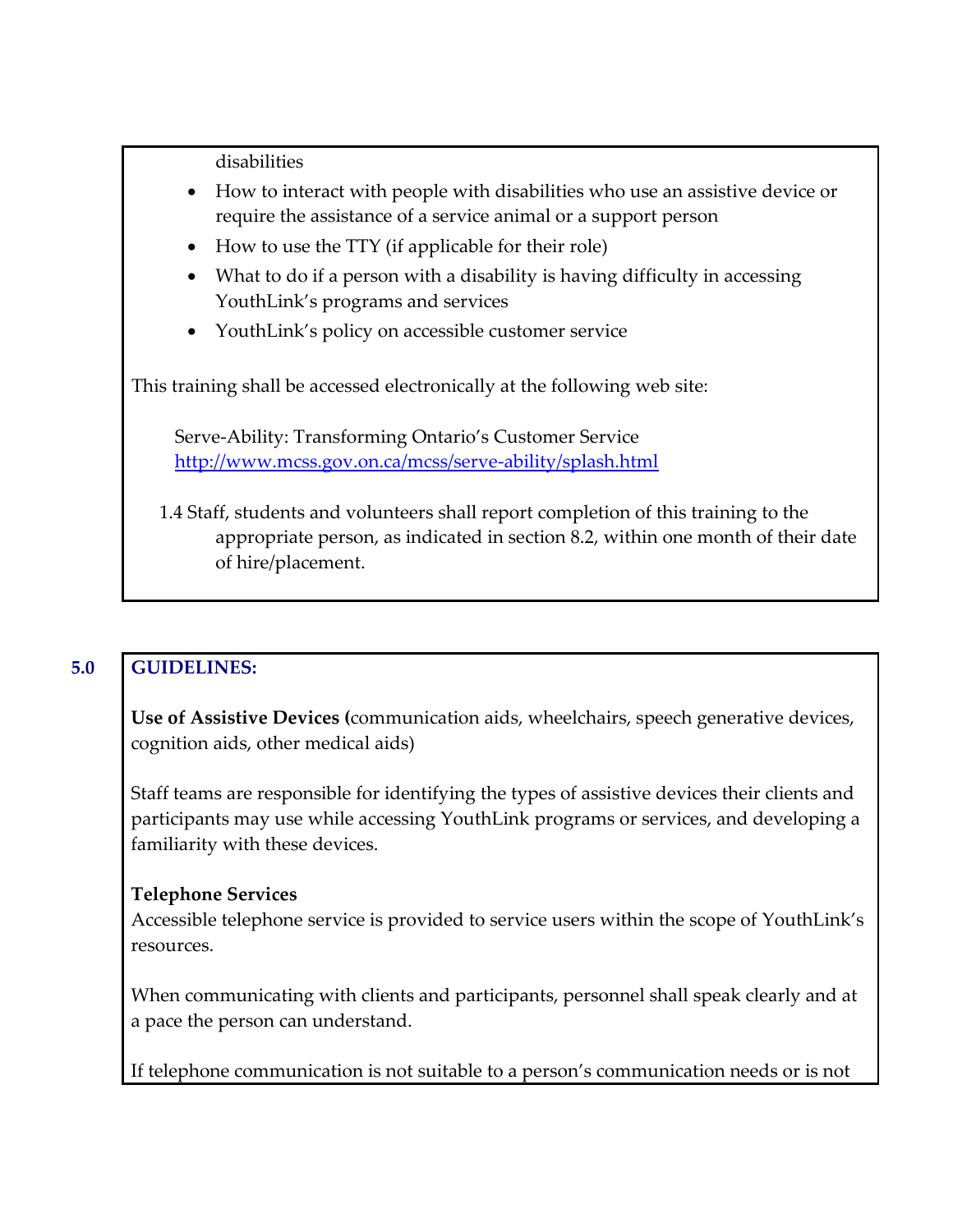available, communication with service users can be done through secure e-mail, written means, relay services and TTY services where a TTY machine is available.

# **Tips for serving customers who have an intellectual or developmental disability:**

- Do not assume what a person can or cannot do.
- Use clear, simple language.
- Be prepared to explain and provide examples regarding information.
- Remember that the person is an adult and unless you are informed otherwise, can make their own decisions.
- Be patient and verify your understanding of what they need.
- If you can't understand what is being said, don't pretend. Just ask again.
- Provide one piece of information at a time.
- Speak directly to your customer, not to their companion or attendant.

# **Speech Disabilities**

Speech disabilities involve the partial or total loss of the ability to speak. Typical disabilities include problems with:

- Pronunciation
- Pitch and loudness
- Hoarseness or breathiness
- Stuttering or slurring

# **Tips for serving customers with speech or language disabilities:**

- If possible, talk in a quiet environment.
- Give the person your full attention. Don't interrupt or finish their sentences.
- Ask them to repeat as necessary, or to write their message.
- If you are able, ask questions that can be answered with 'yes' or 'no'.
- Verify your understanding of what they need.
- Have patience, respect and willingness to find a way to communicate.

# **Learning Disabilities**

Learning disabilities include a range of disorders that affect the getting, keeping, understanding and processing of spoken and non-spoken information. People with a learning disability have average or above average intelligence, but take in and work through information and express knowledge in different ways. Learning disabilities can result in difficulties in:

• Reading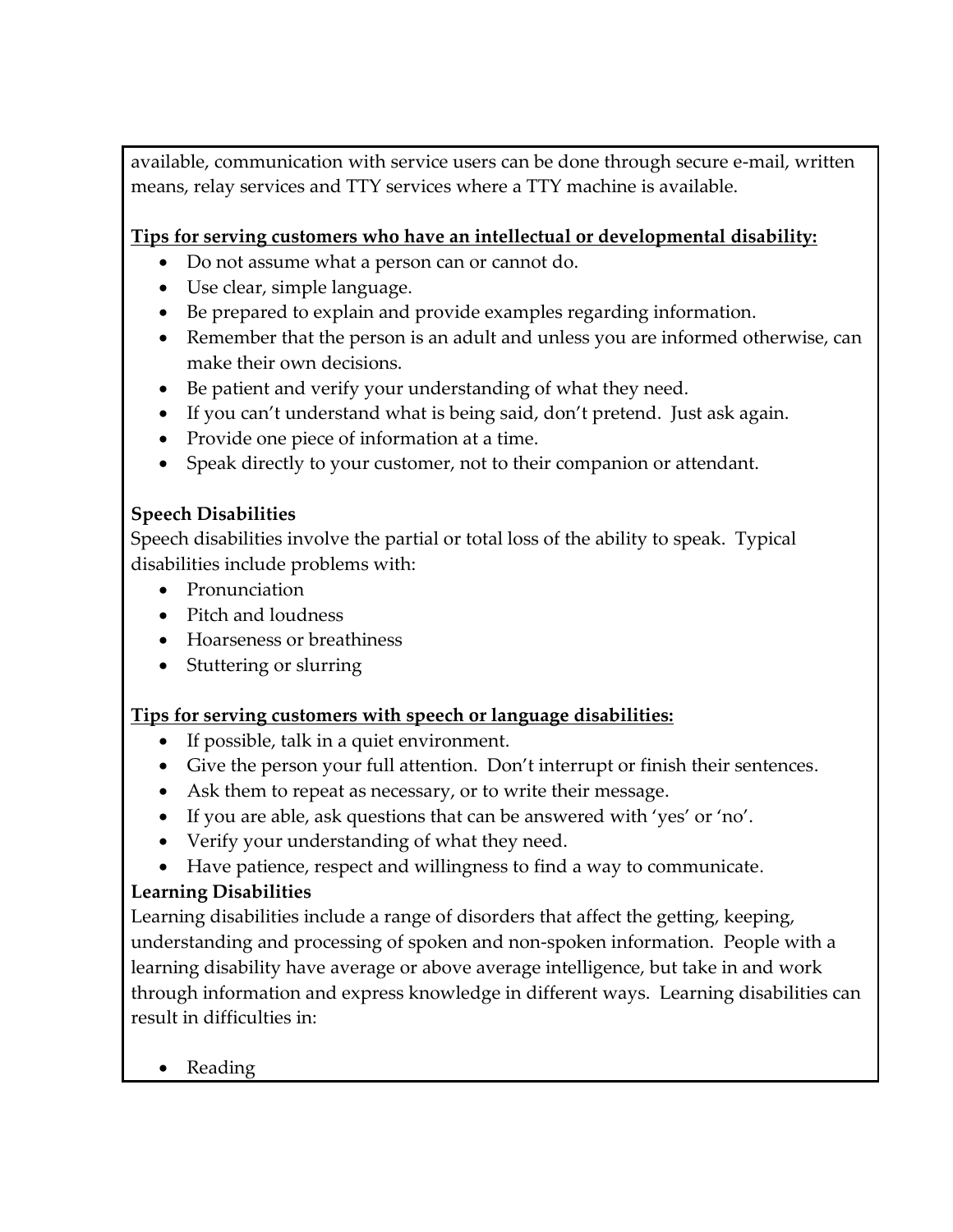- Problem solving
- Time management
- Finding the way
- Processing information

# **Deaf, Deafened and Hard of Hearing**

Hearing loss may cause problems in distinguishing certain frequencies, sounds or words. A person who is deaf, deafened, or hard-of-hearing may be unable to:

- Use a public telephone
- Understand speech in noisy places
- Pronounce words clearly enough to be understood by strangers

### **Tips for serving customers who have hearing disabilities:**

- Attract the customer's attention before speaking. The best way is a gentle touch on the shoulder or gently waving your hand.
- Always ask how you may help. Do not shout. Speak clearly.
- Be clear and use specific information when giving directions, and repeat or rephrase if necessary. Make sure you have been understood. Face the person and keep your hands and other objects away from your face and mouth.
- A person who is deaf may use a sign language interpreter to communicate. Always direct your attention to the person who is deaf, not the interpreter.
- Any personal (e.g. financial) matters should be discussed in a private room to avoid other people overhearing.
- If the person uses a hearing aid, try to speak in an area that is not noisy.
- If necessary, write notes back and forth to share information.

# **Deaf-Blindness Disabilities**

Deaf-blindness disabilities are a combination of hearing and vision loss. A person who is deaf-blind has great difficulty getting information and performing daily activities. Deafblindness makes communication, learning, orientation and mobility difficult. People who are deaf-blind communicate using various sign language systems, including Braille, telephone devices, communication boards or a combination of these systems. Many people who are deaf-blind use the services of an Intervener who helps the person understand what is being said and seen, gives information and acts as a sighted guide.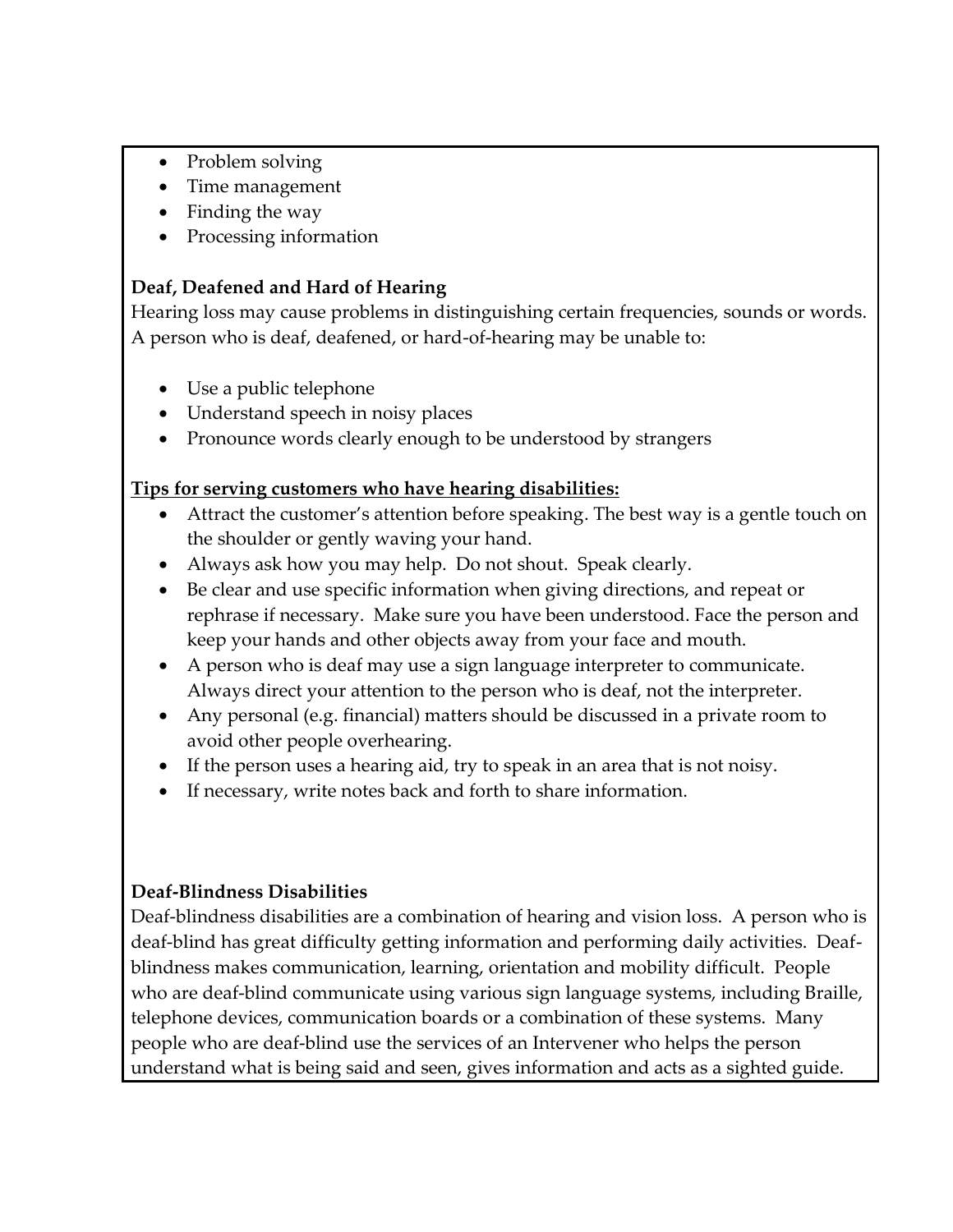#### **Tips for serving customers who are deaf-blind:**

- Do not assume what a person can or cannot do. Some people who are deaf-blind have some sight or hearing, while others have neither.
- A customer who is deaf-blind is likely to explain to you how to communicate with them, or give you an assistance card or a note explaining how to communicate with them.
- Do not touch or address a service animal. It is working and has to pay attention at all times.

# **Service Disruption**

YouthLink will provide notice of temporary disruptions to service or facilities used by persons with disabilities including the reason(s) for the disruption. The notice shall be posted in a prominent location at the facility and on YouthLink's web site when appropriate. When the disruption is planned, advanced notice will be given.

Emergency service providers must be familiar with emergency procedures. They must know the best and most appropriate ways to assist customers or staff who need assistance during an emergency. A designated area will be stocked with the appropriate equipment after consulting with local emergency services staff.

# **Service Animals and Support Persons**

An animal is a "service animal" for a person with a disability if it is obvious that the animal is used by the person for reasons relating to help with his or her disability; or if the person provides a letter from a doctor or nurse that says that the person needs the animal to help with his or her disability *(Accessibility for Ontarians with Disabilities Act. 2007*, Ontario Regulation 429/07 Accessibility Standards for Customer Service).

# **Use of Service Animals**

Service animals are allowed to go with any person with a disability while getting goods and services given in any premise owned, leased, occupied or operated by YouthLink, except where animals are not allowed by law.

If a person with a disability has a service animal with them, the person will be allowed to enter areas of YouthLink that are open to the public with the animal and to keep the animal with him or her unless the animal is not allowed by law. Where an animal is not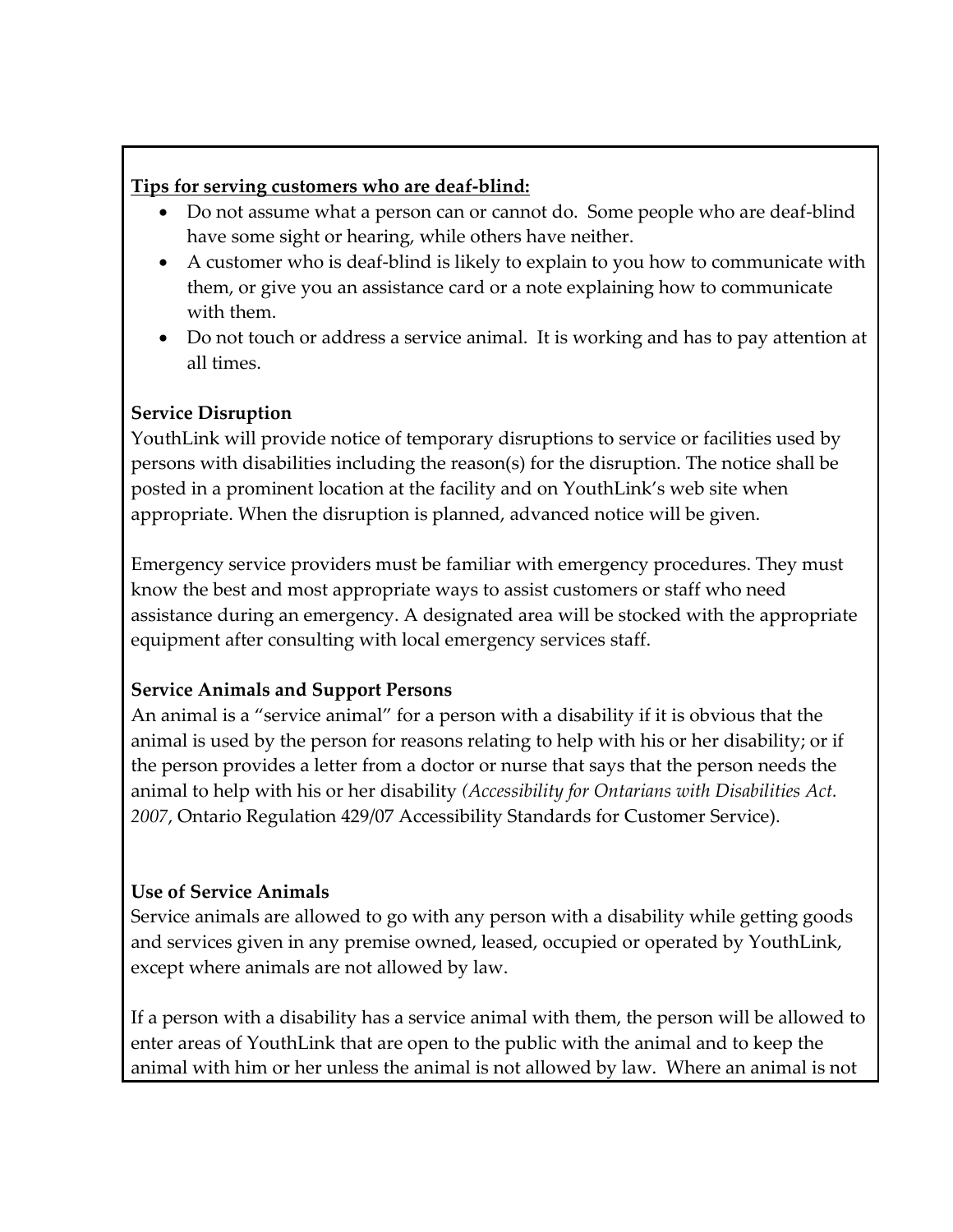allowed by law, or may affect the health and safety of other customers, other ways will be explored in order to provide service to a person with a disability.

### **Use of Support Person**

#### **Support Person:**

A "support person" means another person that accompanies a person with a disability to help with communication, mobility, personal care or medical needs, or to get goods or services *(Accessibility for Ontarians with Disabilities Act, 2006,* Ontario Regulation 429/07, Accessibility Standards for Customer Service).

#### **Use of Support Person**

Support persons are allowed to go with any person with a disability in any premise owned, leased, occupied or operated by YouthLink.

If a person with a disability is helped by a support person, the person with a disability may stay with the support person while receiving any of YouthLink's services.

Sometimes, permission by the person using a support person is needed before letting the support person be at a private meeting or interview.

If a person with a disability is helped by a support person and is going to a private meeting or interview at YouthLink, it will be appropriate for the person with a disability to give documented permission for the support person to attend.

#### **Feedback Process and Requirements**

YouthLink will collect and respond to feedback about the way they provide services to people with disabilities. Service Providers will be instructed to note comments provided in person, in writing, online, by telephone, TTY or any other means. A simple-to-use, accessible process for customers to provide feedback or complaints will be in place and communicated to the public. The Accessibility Advisory Committee and/or Designated Manager will consult with customer service staff on a regular basis to gather feedback and complaints to improve customer service.

Feedback about the way YouthLink provides goods and services to people with disabilities should follow the YouthLink Customer Service Policy at a minimum.